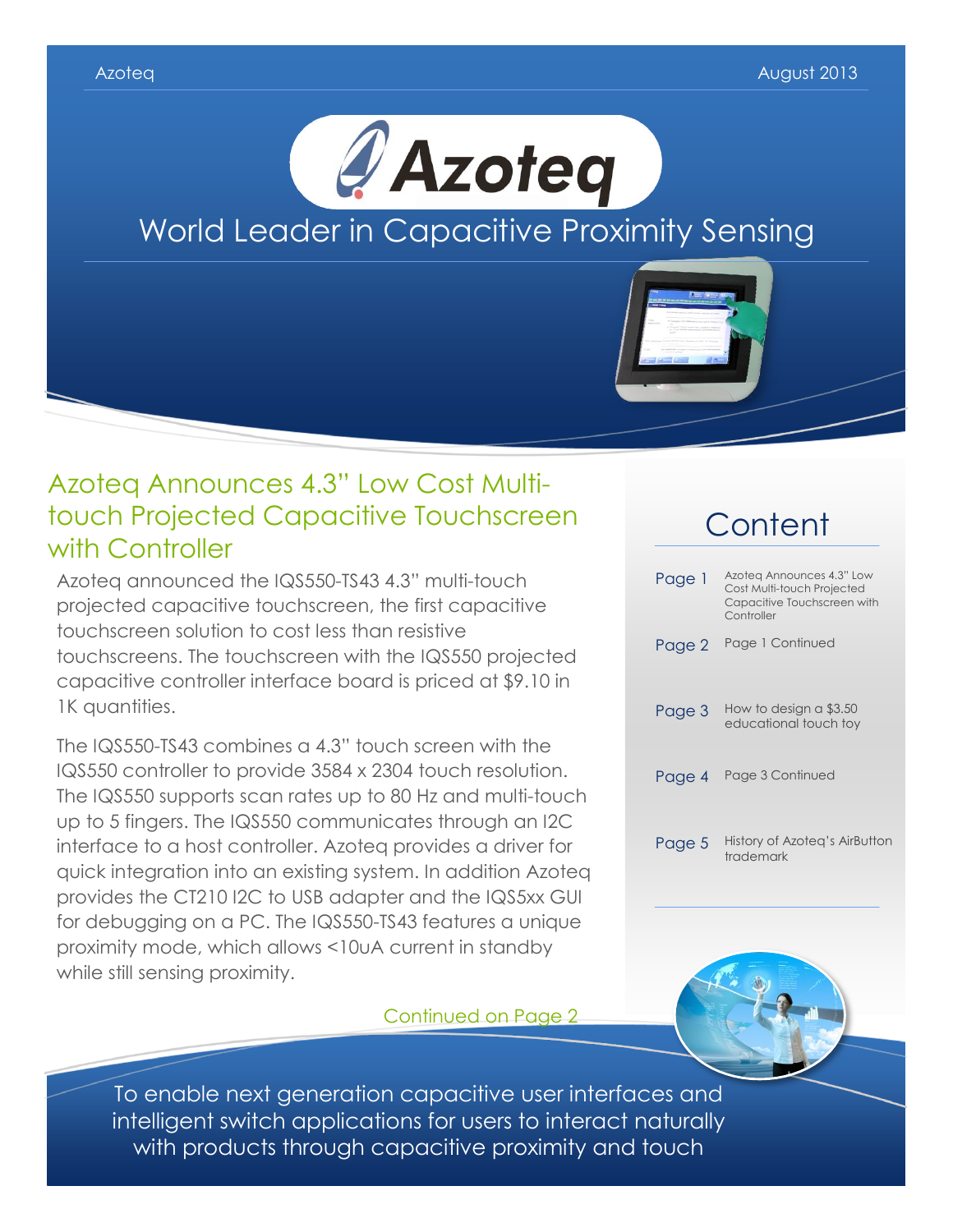# Page 1 Continued

"Azoteq realized that projected capacitive touch is too expensive for low and medium volume customers because there are no of-the-shelf capacitive touchscreen solutions. By offering a complete projected capacitive touchscreen solution, Azoteq will make it easy to add a touchscreen or to replace a resistive touchscreen to any LCD product", said Kobus Marneweck, CEO VP of Marketing at Azoteq.

#### **Applications:**

- Appliances
- Office equipment
- Medical equipment
- Industrial Instrumentation

#### **Pricing:**

The IQS550-TS43 is priced at \$9.10 in 1K quantities and \$9.95 for single units. The IQS550-TS43 is available from Mouser Electronics for immediate shipment.



Azoteq's IQS550-TS43 comes with a 4.3" touchscreen and control module

# Features of the IQS550-TS43 4.3" multitouch projected touchscreen



The IQS550-TS43 4.3" multi-touch projected touchscreen offers several features. These features are:

- 4.3" Touchscreen Panel with controller
- IQS550 Controller
- 3584 x 2304 Resolution
- Report rate of 80 Hz (dual-touch)
- Up to 5 simultaneous touch co-ordinates
- I2C Interface
- Event mode and streaming mode
- Excellent panel transparency (>85%)
- Proximity low power operation (<10uA)
- Supply voltage 1.65V to 3.6V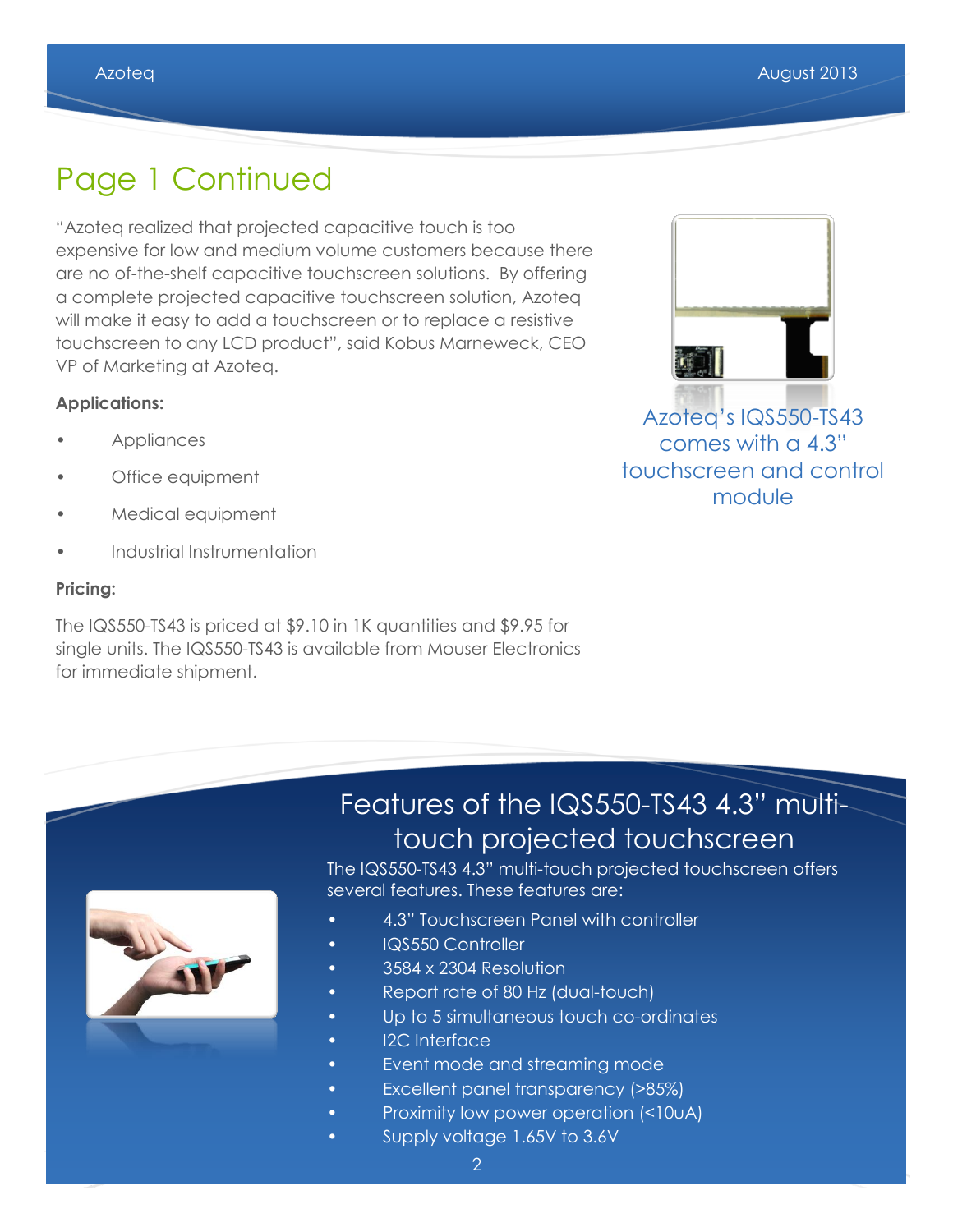# How to design a \$3.50 educational touch toy

Capacitive touch keys provide robustness and flexibility to a cost-effective educational toy. Touch keys will withstand the 'abuse' inflicted by children when they play. This guide on "How to design a \$3.50 educational touch toy" describes the design and execution of an educational touch toy with the constraint of a \$3.50 BOM cost. The toy will respond with a variety audio clips, depending on the icon touched by the child.

### **Proposed solution**

The IQS550, coupled with a voice integrated IC, will provide the solution to making a lowcost educational toy. The proposed solution will integrate Azoteq's IQS550 touch controller with the Aplus a MTP32M voice integrated IC. With this particular voice integrated IC, a maximum of 255 sound enabled touch keys are possible.



**Figure 1: System Block Diagram**

### **Design specification**

The specifications for the educational toy are the following:

- Complete BOM cost of \$3.50
- Minimum of 80 buttons
- Integrated sound
- Touch keys
- 7" Tablet-type form factor

To comply with the \$3.50 BOM specification cost the following components were selected:

- 1. Azoteq IQS550 touch sensor
	- Cost effective
	- Sufficient number of touch keys
	- Low power consumption
- 2. Aplus aMTP32M voice IC
	- 660s integrated voice time
	- 256 voice addresses
- 3. Speaker
- 4. Single sided FR1 pc-board • Cost effective for large-sized form factor
	- 7" tablet form factor
- 5. Miscellaneous
- 6. Plastic (or other) Mold
- 7. Graphic inserts



**Figure 2: Pie Chart of BOM Cost**

Due to the cost of pc-boards, a novel idea had to be found for a design with 160 touch keys. The touch keys had to be big enough for activation by a toddler. The keys had to be spaced far enough apart so that no two keys could be pressed simultaneously.

For eight games to be played with the same HW platform, eight graphic inserts are used. Each inserts has a different theme. The different inserts are detected with a capacitive method from the source touch IC. The voice IC responds with the appropriate sound for the particular graphic of the particular insert.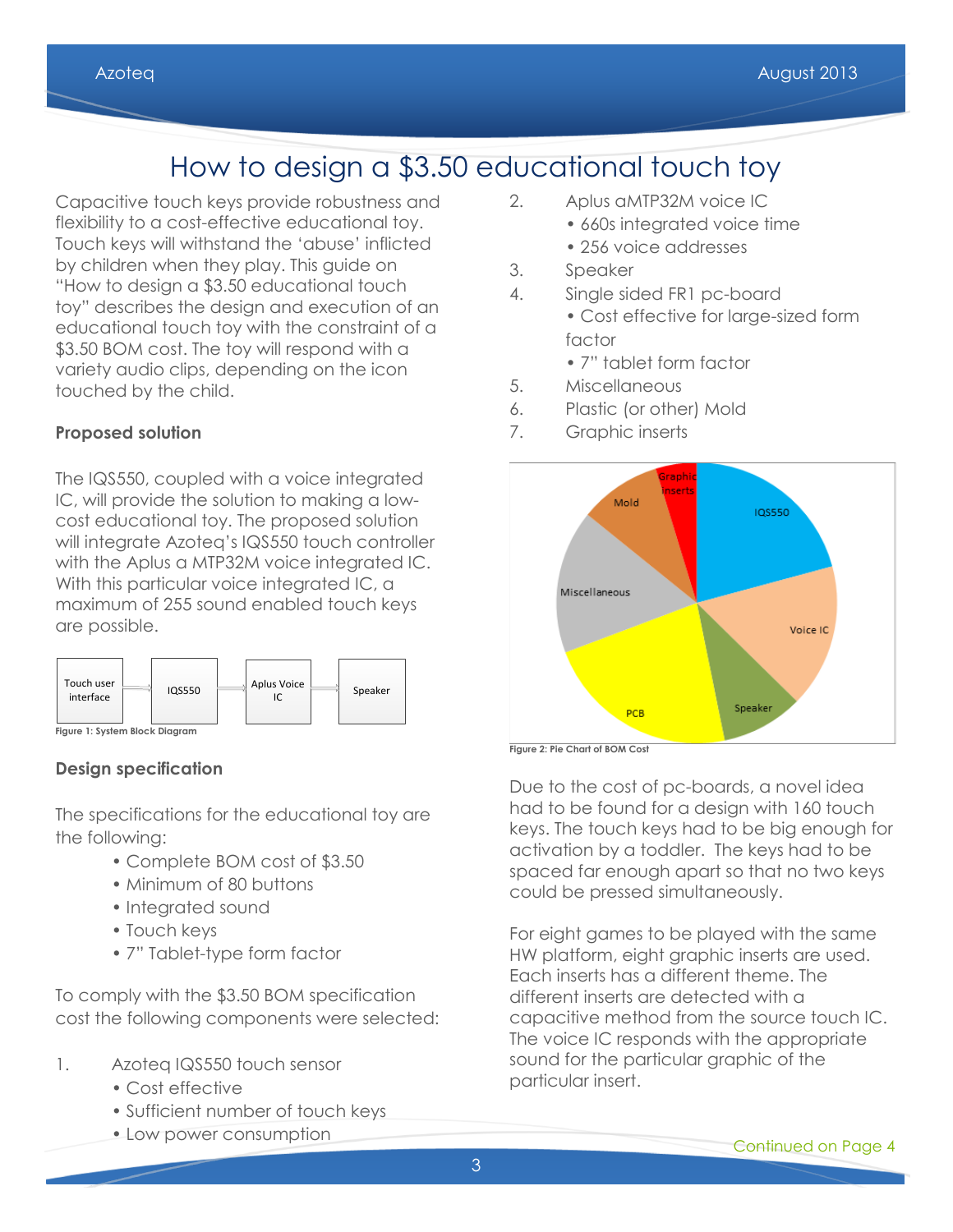# Page 3 Continued

The hardware supports 20 keys. With eight graphic inserts, it therefore allows for 160 independent graphics each with a unique sound.

The pc-board for the design is shown Figure 3. Figure 4 shows a typical graphic insert.



Figure 3: PC-Board for Educational Toy Figure 4: Typical Graphic Insert

The graphic select sensors are placed on the edge of the pcboard, as in Figure 5. These sensor keys are used to differentiate between the eight different graphic inserts. Each insert is coded with a different binary code. This code is in the form of a conductive strip, as in Figure 6, which is sensed by the main board's hardware.



**Figure 5 Graphic Select Sensors**

The graphic option senor is a three bit binary number.

### **Design considerations**

- The hardware must be rigid
- Touch keys must be spaced so that they will not be pressed simultaneously
- Graphic selection sensors must be placed on the edge of the pc-board
- Mounting holes should be placed on the edges of the pc-board



### Figure 6 Conductive strips on the graphic insert identify each

# unique insert

### **Applications**

Drum kit Electric touch guitar Turn table Touch toy smart phone Smart music carpet Music keyboard/ touch piano Musical books Interactive advertisements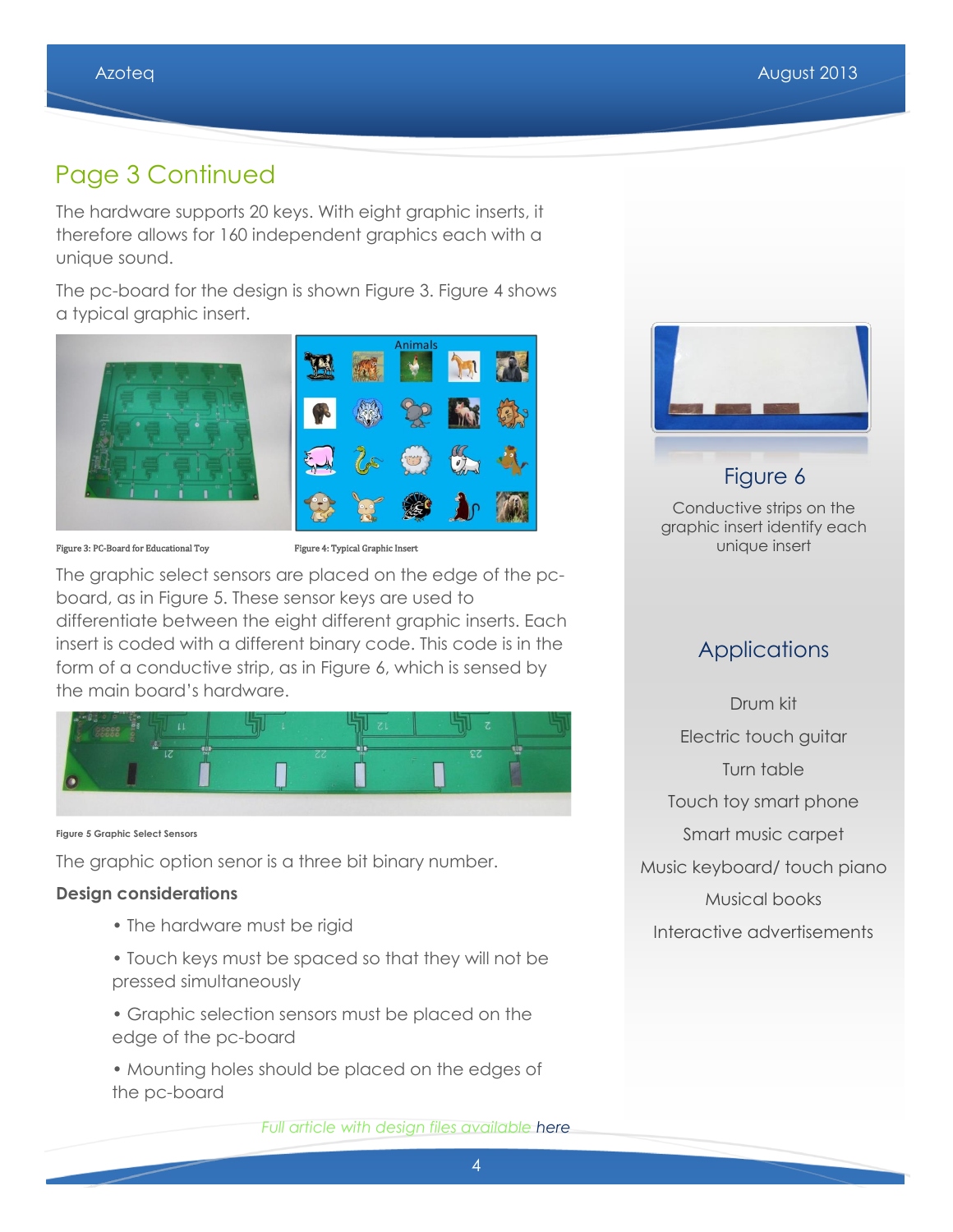# History of Azoteq's AirButton trademark

In the early days of promoting the proximity functionality, we found that the word "PROXIMITY" was difficult to pronounce in Asian countries and that there was not a good translation for "PROXIMITY" into Mandarin.

The term "AirButton" was created by Terry Chiang, Azoteq's Product Manager for Taiwan. The term is both easy to pronounce and very descriptive of the proximity function as used by Azoteq, namely to active a function while the hand or finger is still in the air.

The AirButton logo was developed by Azoteq to depict a button in the air, with the capacitive lines projecting from the surface of the touch electrode into the air to form an invisible button.

We have created a truly universal word that is easy to pronounce and is very descriptive of the technology.



#### Sales

Azoteq International Jean Viljoen +27 21 863 0033 jean.viljoen@azoteq.com

Azoteq USA Kobus Marneweck +1 512 538 1995 kobusm@azoteq.com Azoteq Asia Lina Yu +86 (138) 2696 0845 linayu@azoteq.com.cn

#### **Distributors**

**Worldwide** Mouser Electronics +1 800 346 6873

**Worldwide** Future Electronics +1 514 694 7710

Sales@mouser.com

South East Asia Locus Marketing Pte. Ltd

Sam Liew

+65 6299 7308 +65 6292 5848

samliew@locus.com.sg

## **Taiwan** Holy Stone Enterprise Co. Ltd Terry Chiang +886 2 2659 6722 ext 302 terrychiang@holystone.com.tw

China **Infortech** Summer Yin +86 21 51087875 ext 355 summer\_yin@infortech.net.cn